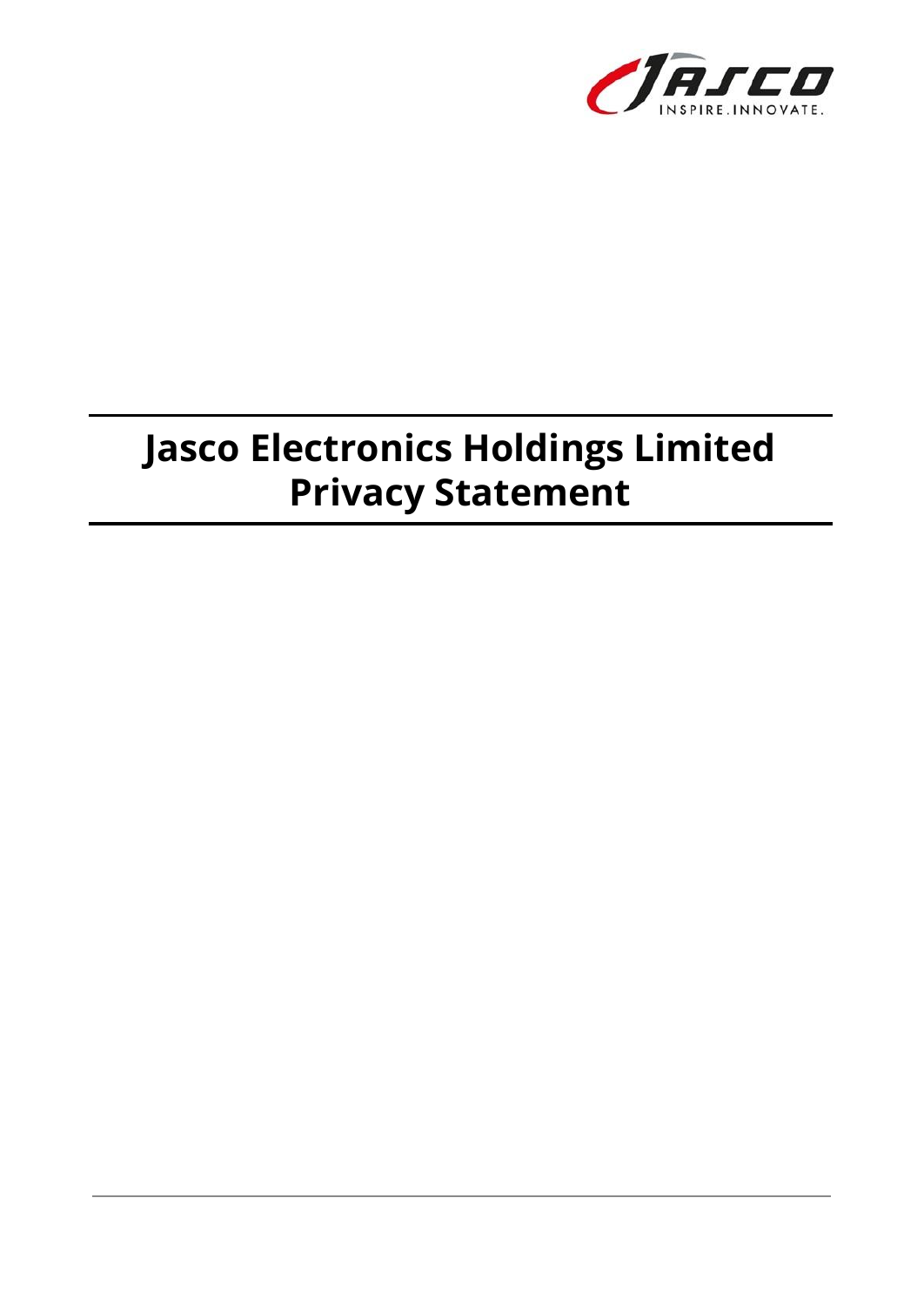

### **1. Introduction**

#### **1.1. Purpose**

The purpose of this document ("Privacy Statement") is to inform the reader of how Jasco Electronics Holdings Limited (JEHL) and its subsidiaries manage and process (any operation or set of operations performed on data by any means such as collecting, recording, organisation, storage, adaptation, or alteration of personal information, etc.) personal information.

The manner in which JEHL manages Personal Information (personal data, as defined in the data protection laws, includes, but is not limited to, names, postal address, email address, telephone number, date of birth etc.), is subject to the Electronic Communications and Transactions Act 25 of 2002; Protection of Personal Information Act 4 of 2013 and the European Union General Data Protection Regulations ("Data Protection Laws").

When users (individuals who make use of any JEHL websites and/or applications) interact with JEHL, submit information to JEHL, or sign up for any products, solutions and/or services offered by JEHL, all personal information, which may be collected through our website or other channels, is treated as confidential and private.

JEHL manages the user's personal information in the following ways:

- a. By collecting personal information;
- b. Using such personal information;
- c. Sharing (amongst ourselves) the users' personal information; and
- d. Disclosing such personal information to JEHL's authorised Service Providers as well as relevant third parties in the manner set forth in this Privacy Statement.

JEHL may from time to time update this document to ensure that it is consistent with future developments, industry trends and/or any changes in legal or regulatory requirements.

| Data        | means all information in any form that is owned or processed; it<br>includes but is not limited to facts, numbers, letters and symbols<br>collected by various means and processed to produce information.                                                                                                                  |  |
|-------------|-----------------------------------------------------------------------------------------------------------------------------------------------------------------------------------------------------------------------------------------------------------------------------------------------------------------------------|--|
| <b>GDPR</b> | <b>General Data Protection Regulation</b>                                                                                                                                                                                                                                                                                   |  |
| ΙT          | <b>Information Technology</b>                                                                                                                                                                                                                                                                                               |  |
| <b>JEHL</b> | Jasco Electronics Holdings Limited and its subsidiaries, affiliates and<br>business employees (i.e. employees, directors, senior managers,<br>executives, temporary staff members, agents, consultants,<br>seconded, home-based, casual and agency staff, volunteers and<br>interns), JEHL business associates and partners |  |

#### **1.2. Abbreviations and Acronyms**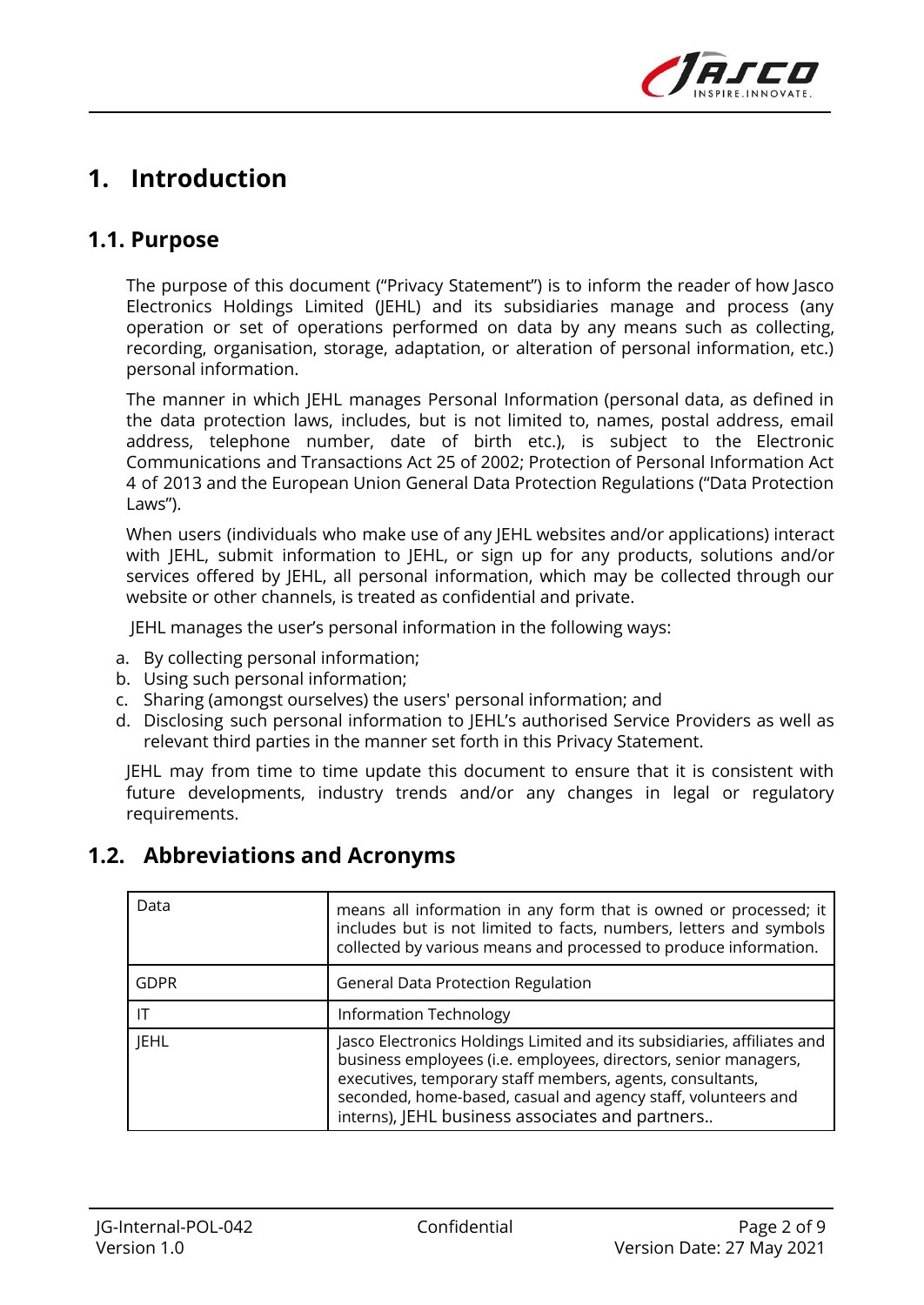

| Personal Information                   | Means information relating to an identifiable, living, natural person,<br>and where it is applicable, an identifiable, existing juristic person for<br>example a company including, but not limited to:<br>Information relating to the race, gender, sex, pregnancy,<br>a.<br>marital status, national, ethnic or social origin, colour, sexual<br>orientation, age, physical or mental health, well-being,<br>disability, religion, conscience, belief, culture, language and<br>birth of the person;<br>Information relating to the education or the medical, financial,<br>b.<br>criminal or employment history of the person;<br>any identifying number, symbol, email address, physical<br>C.<br>address, telephone number, location information, online<br>identifier or other particular assignment to the person;<br>d. the biometric information of the person;<br>the personal opinions, views or preferences of the person;<br>e.<br>correspondence sent by the person that is implicitly or<br>f.<br>explicitly of a private or confidential nature or further<br>correspondence that would reveal the contents of the original<br>correspondence;<br>g. the views or opinions of another individual about the person;<br>h. the name of the person if it appears with other personal<br>information relating to the person or if the disclosure of the<br>name itself would reveal information about the person;<br>Name, address, contact details, tax number, registration<br>i.<br>number, price lists, director details, quotes, invoices, sales<br>order, etc. of companies. |  |
|----------------------------------------|------------------------------------------------------------------------------------------------------------------------------------------------------------------------------------------------------------------------------------------------------------------------------------------------------------------------------------------------------------------------------------------------------------------------------------------------------------------------------------------------------------------------------------------------------------------------------------------------------------------------------------------------------------------------------------------------------------------------------------------------------------------------------------------------------------------------------------------------------------------------------------------------------------------------------------------------------------------------------------------------------------------------------------------------------------------------------------------------------------------------------------------------------------------------------------------------------------------------------------------------------------------------------------------------------------------------------------------------------------------------------------------------------------------------------------------------------------------------------------------------------------------------------------------------------------------------------------------------|--|
| JEHL Service Providers                 | A service provider is an individual or entity that provides services to<br>JEHL. JEHL Suppliers are also seen as JEHL Service Providers.                                                                                                                                                                                                                                                                                                                                                                                                                                                                                                                                                                                                                                                                                                                                                                                                                                                                                                                                                                                                                                                                                                                                                                                                                                                                                                                                                                                                                                                       |  |
| <b>Special Personal</b><br>Information | Means the following information relating to an identifiable, living,<br>natural person, and where it is applicable, an identifiable, existing<br>juristic person for example a company:<br>a. the religious or philosophical beliefs, race or ethnic origin,<br>trade union membership, political persuasion, health or sex life<br>or biometric information of a data subject; or<br>b. the criminal behaviour of a data subject to the extent that such<br>information relates to<br>the alleged commission by a data subject of any offence;<br>or<br>ii.<br>any proceedings in respect of an offence allegedly<br>committed by a data subject or the disposal of such<br>proceedings.                                                                                                                                                                                                                                                                                                                                                                                                                                                                                                                                                                                                                                                                                                                                                                                                                                                                                                      |  |
| User                                   | Individual and/or Company (SA only) that shares information of<br>personal and/or confidential nature.                                                                                                                                                                                                                                                                                                                                                                                                                                                                                                                                                                                                                                                                                                                                                                                                                                                                                                                                                                                                                                                                                                                                                                                                                                                                                                                                                                                                                                                                                         |  |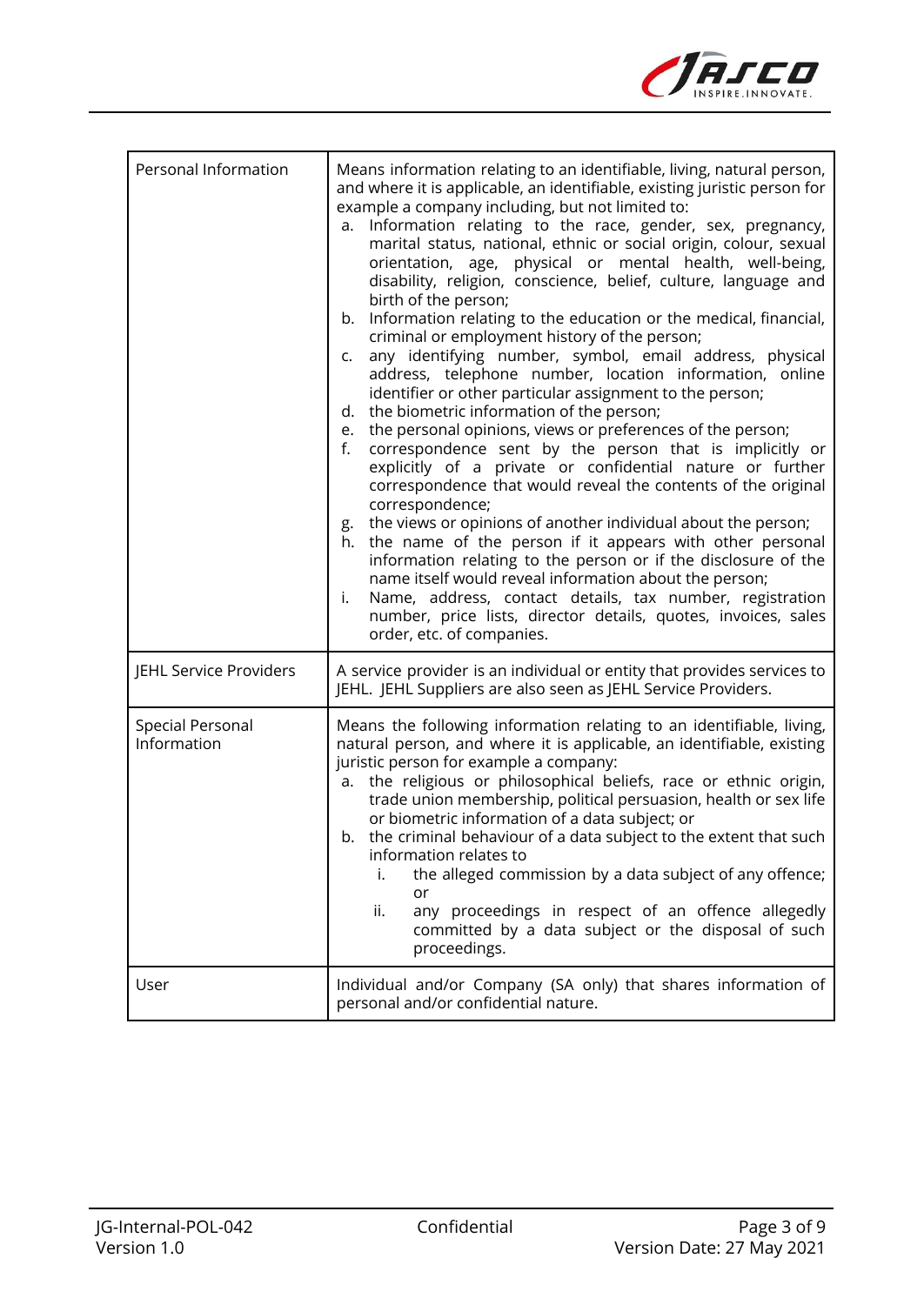

#### **1.3. Version Information**

| <b>Version</b> | <b>Reason for Change</b>             | <b>Date</b> |
|----------------|--------------------------------------|-------------|
| 1.0            | <sup>I</sup> First Approved Document | 27 May 2021 |

#### **2. Collection of Personal Information**

Generally, JEHL collects user Personal Information in the following ways:

- a. Upon submission of an application form or other forms relating to any of JEHL's products/solutions and services;
	- i. When interacting with JEHL's employees (via telephone calls, letters, face-to-face meetings, and emails);
	- ii. When making use of any JEHL service i.e. web sites and/or applications;
	- iii. Upon submission of a request for JEHL to contact them, or request to be included in an email or other mailing lists;
	- iv. When there is a response to JEHL promotions, initiatives or to any request for additional Personal Data;
	- v. When contacted by or respond to JEHL marketing representatives and employees;
	- vi. When JEHL receives references from business partners and third parties;
	- vii. When JEHL seeks information from third parties in connection with the products/solutions and services applied for; and
	- viii. Upon submitting Personal Information to JEHL for any other reason.
- b. When a user browses JEHL's web sites, it is generally done anonymously. JEHL does not automatically collect Personal Information unless such information is provided, or login credentials are used.
- c. If JEHL is provided with any Personal Information relating to a third party (e.g. information about a spouse, children, parents and/or employees), by submitting such information, a user confirms that the consent of the third party to provide JEHL with such personal information has been obtained.
- d. Users must ensure that all Personal information submitted to JEHL is complete, accurate, true, and correct. Failure to do so may result in JEHL's inability to provide users with the products and services requested.

#### **3. Purposes for Collection, Use and Disclosure**

The purpose for the collection, use and disclosure of personal information is as follows:

- a. Generally, JEHL collects, uses, and discloses Personal Information of users for the following purposes:
	- i. To respond to queries and requests;
	- ii. To manage the administrative and business operations of JEHL and comply with internal policies and procedures;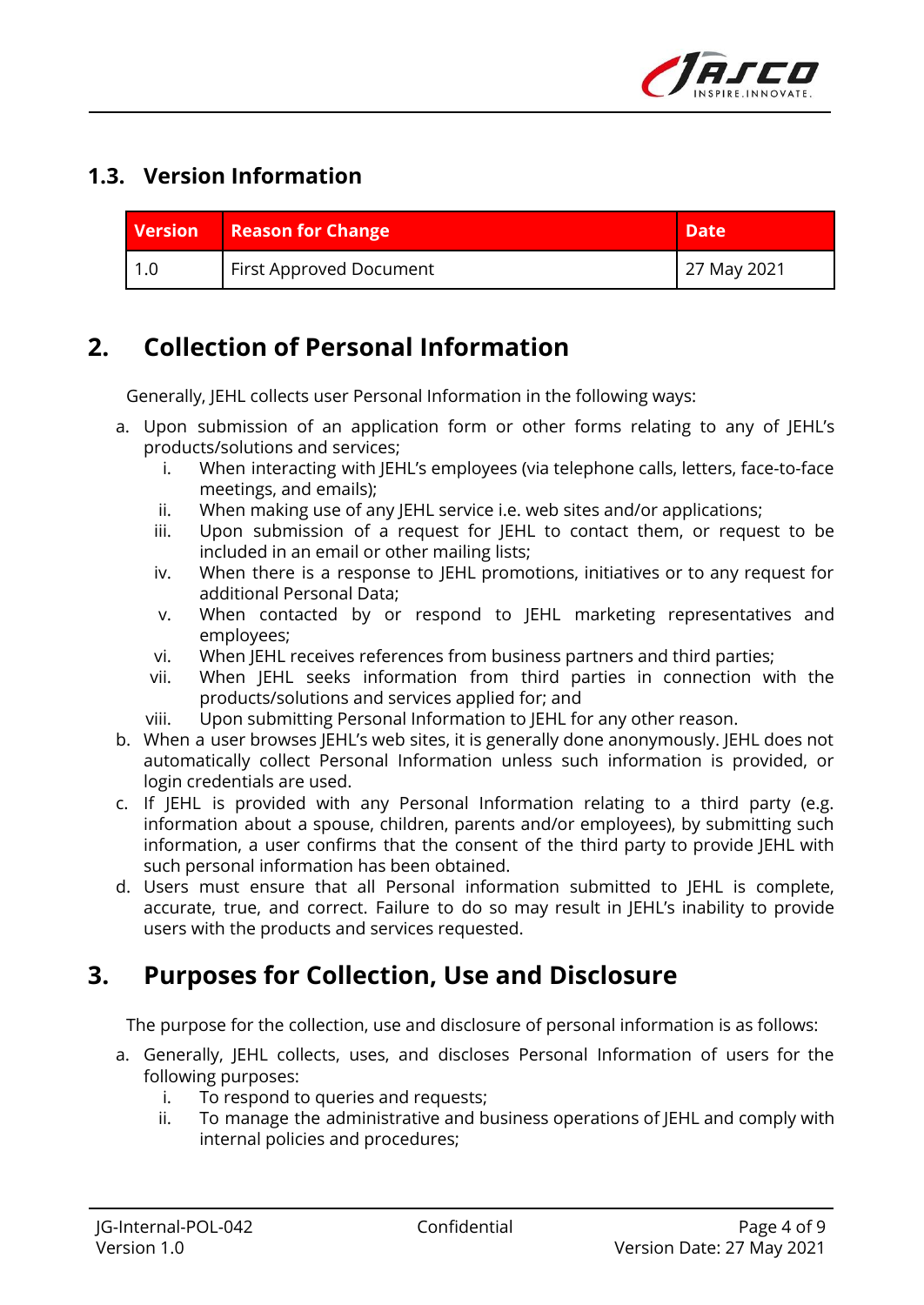

- iii. To facilitate business asset transactions (which may extend to any mergers, acquisitions, or asset sales) involving any of the Companies;
- iv. To match any Personal Information held, relating to any of the purposes listed herein;
- v. To resolve complaints and handle requests and/or enquiries;
- vi. To prevent, detect, investigate a crime, analyse, and manage commercial risks;
- vii. To provide media announcements and responses;
- viii. To monitor or record phone calls and customer-facing interactions for quality assurance, employee training and performance evaluation and identity verification purposes;
	- ix. For legal purposes (including but not limited to obtaining legal advice and dispute resolution);
	- x. To conduct investigations relating to disputes, billing, suspected illegal activities or fraud;
- xi. To meet or comply with any applicable rules, laws, regulations, codes of practice or guidelines issued by any legal or regulatory bodies which are binding on JEHL (including but not limited to responding to regulatory complaints, reporting to regulatory bodies, and conducting audit checks, due diligence, and investigations); and
- xii. For purposes which are reasonably related to the aforementioned.
- b. In addition to the above, JEHL collects, uses, and discloses Personal Information of a customer or an employee of an organisation which is a customer of JEHL for the following purposes:
	- i. Opening or continuation of accounts and establishing or providing users with the products and services subscribed to;
	- ii. Facilitating the continuation or termination of user subscription to JEHL products/solutions and services;
	- iii. Facilitating the daily operation of the products/solutions and services (including but not limited to billing, customer service, customer verification, technical support, network maintenance and troubleshooting);
	- iv. Facilitating third party services if purchased, obtained, administered, or processed through JEHL;
	- v. Managing and executing JEHL service level agreements with users;
	- vi. Processing of payment instructions, direct debit facilities and/or credit facilities requested by users;
	- vii. Enforcement of repayment obligations (including but not limited to debt collection, filing of claims and retrieval of payments from losses made by service partners);
	- viii. Administering and processing any insurance claims and payments arising under the respective policies;
	- ix. Credit and internal risk management (including but not limited to performing credit checks and disclosures to law enforcement agencies);
	- x. Generation of internal reports (including but not limited to annual, operational and management reports);
	- xi. Processing referral payments and commission fees to JEHL's external partners;
	- xii. Administering fee adjustments, refunds, and waivers;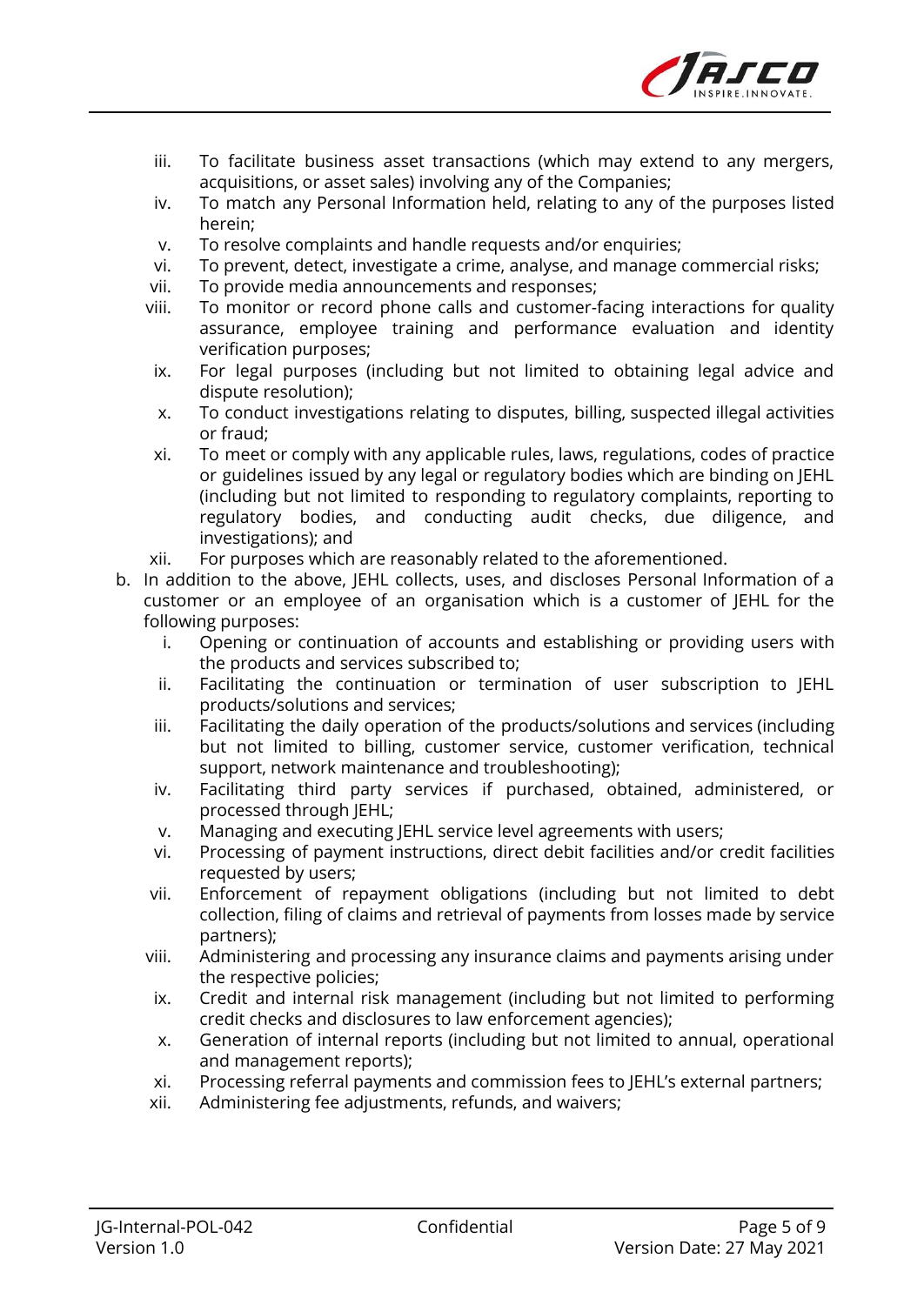

- xiii. Analysing user experience with JEHL products/solutions and services so as to help us improve, review, develop and efficiently manage the products and services offered; and
- xiv. For purposes which are reasonably related to the aforementioned.
- c. Furthermore, where permitted under the Data Protection Laws, JEHL may also collect, use, and disclose Personal Information of users for the following additional purposes:
	- i. For analytics and tracking, including facilitating the sale of analytical data;
	- ii. To conduct market research and surveys to enable JEHL to understand and determine customer location, preferences, and demographics in order to develop special offers and marketing programmes in relation to JEHL products and services, and to improve our service delivery and customer experience;
	- iii. To provide additional products, services, and benefits to users, which include promotions, loyalty, and reward programmes from JEHL;
	- iv. To match Personal Information with other data collected for other purposes and from other sources (including third parties) in connection with the provision, marketing or offering of products and services by JEHL;
	- v. For leads generation and management of marketing JEHL's products/solutions and services;
	- vi. To administer contests, competitions, and marketing campaigns, and personalise user experience;
	- vii. To communicate advertisements involving details of JEHL's products and services, special offers and rewards, either to general customers, or to communicate advertisements which JEHL has identified as being of interest to specific users (this includes but is not limited to upselling, cross selling, and telemarketing);
	- viii. To organise promotional events and corporate social responsibility projects; and
	- ix. For purposes which are reasonably related to the aforementioned.
- d. In relation to particular products/solutions and services or user interactions, JEHL may also specifically notify users of other purposes for which personal information is collected, used, or disclosed.
- e. Users have a choice to withdraw consent for receiving marketing or promotional materials/communication. Users may contact JEHL using the Head Office contact details found on the main website, at [jasco.co.za](http://jasco.co.za).
- f. Once JEHL receives confirmation that a user wishes to withdraw consent for marketing or promotional materials/communication, it may take up to 30 (thirty) working days for the withdrawal to be reflected on the system. Therefore, users may continue to receive marketing or promotional materials/communication during that period of time. It may be noted that even upon withdrawal of consent for the receipt of marketing or promotional materials, JEHL may still contact users for other purposes in relation to the products and services held by users or subscriptions to JEHL.

#### **4. Processing of Personal Information**

a. By providing Personal Information to JEHL, users acknowledge that the information has been collected from them directly and there is consent for JEHL to process such information.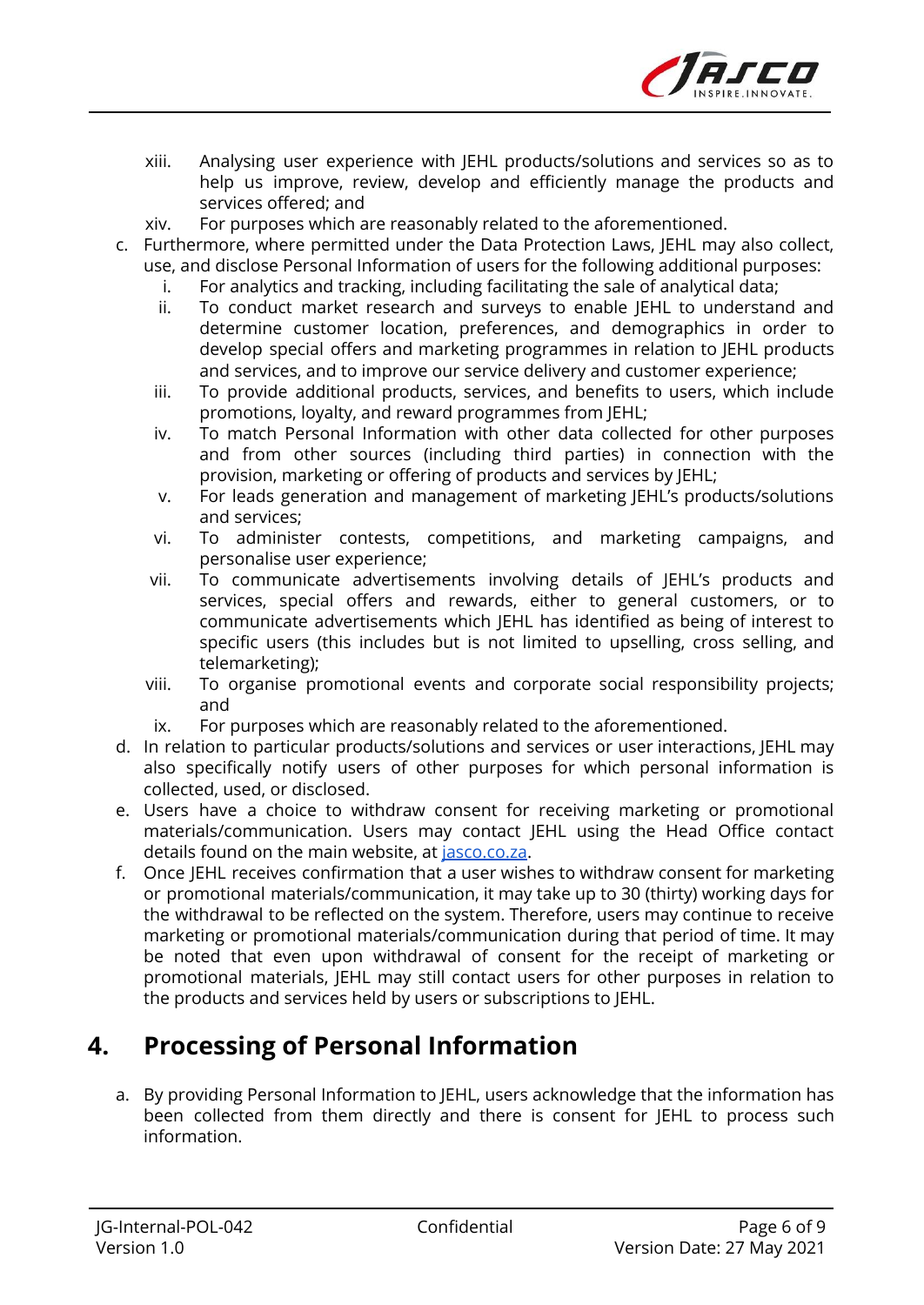

- b. Where users submit Personal Information (such as name, address, telephone number and email address) via the JEHL Website (e.g., through completing any online form) the following principles are observed in the processing of such information:
	- i. JEHL will only collect Personal Information for a purpose consistent with the purpose for which it is required. The specific purpose for which information is collected will be apparent from the context in which it is requested.
	- ii. JEHL will only process Personal Information in a manner that is adequate, relevant, and not excessive in the context of the purpose for which it is processed.
	- iii. Personal Information will only be processed for a purpose compatible with that for which it was collected unless the user has agreed to an alternative purpose in writing or JEHL is permitted in terms of national legislation of general application dealing primarily with the protection of Personal Information.
	- iv. JEHL will keep a record of all Personal Information collected and the specific purpose for which it was collected for a period of 1 (one) year from the date on which it was last used.
	- v. JEHL will not disclose user Personal Information relating to any third party, unless prior written consent from the user is obtained, or where JEHL is required to do so by law.
	- vi. If Personal Information is released to a third party with the consent of the user, JEHL will retain a record of the information released, the third party to which it was released, the reason for the release and the date of release, for a period of 1 (one) year from the date on which it was last used.
	- vii. JEHL will destroy or delete any Personal Information that is no longer needed by JEHL for the purpose it was initially collected, or subsequently processed.

## **5. Disclosure of Personal Information**

JEHL will take reasonable steps to protect Personal Information of users against unauthorised disclosures. Subject to the provisions of any applicable law, Personal Information may be disclosed for the purposes listed above (where applicable) to the following:

- a. JEHL's related corporations and employees to provide content, products, solutions and services to address user questions and requests in relation to customer accounts, subscription, and billing arrangements with JEHL as well as products and services;
- b. Companies providing services relating to insurance and consultancy to JEHL;
- c. Agents, contractors, or third-party Service Providers who provide operational services to JEHL, such as courier services, telecommunications, information technology, payment, printing, billing, payroll, processing, technical services, training, market research, call centre, security, or other services to JEHL;
- d. Vendors or third-party Service Providers in connection with marketing promotions and services offered by JEHL;
- e. Other telecommunications, content, or other Service Providers to facilitate their provision of content or services, or for interconnection, interoperability, system operation and maintenance and billing between Service Providers;
- f. Collection and repossession agencies in relation to the enforcement of repayment obligations for debts;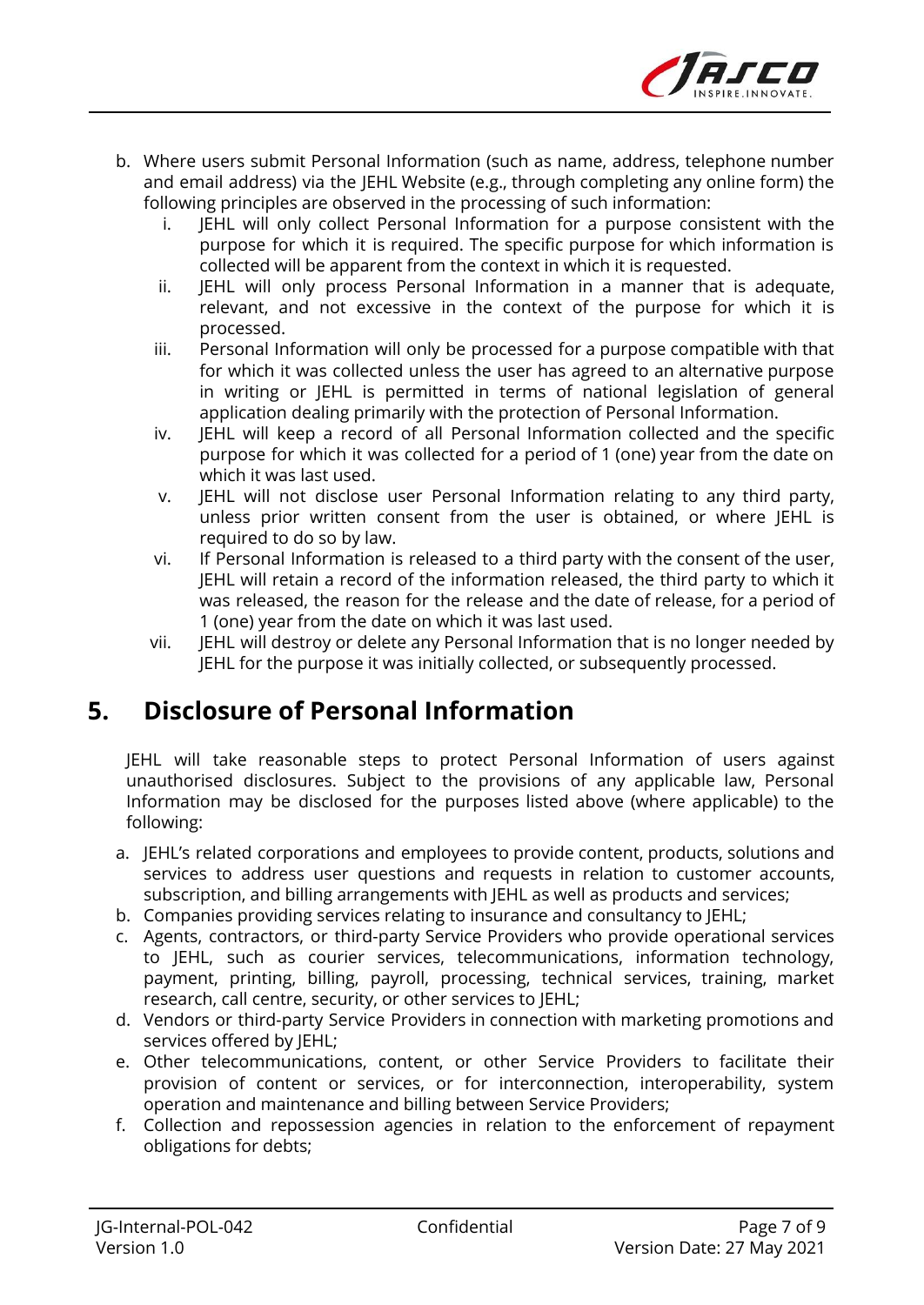

- g. Credit bureaus for the purpose of preparing credit reports or evaluation of creditworthiness;
- h. External banks, credit card companies and their respective Service Providers;
- i. JEHL's professional advisers such as auditors and lawyers;
- j. Relevant government regulators, statutory boards or authorities or law enforcement agencies to comply with any laws, rules, guidelines and regulations or schemes imposed by any governmental authority; and
- k. Any other party to whom users authorise JEHL to disclose Personal Information to.

#### **6. Use Of Cookies**

- a. JEHL uses cookies (a small piece of information that is placed on a user's computer when visiting certain websites) for the following purposes:
	- i. To enable certain features and functions on websites, e.g., remembering user-id, favourite channel selections, browsing and other service preferences;
	- ii. To build up a profile of how users experience the website;
	- iii. To improve the efficiency of JEHL's web sites;
	- iv. To administer services to users and advertisers; and
	- v. To establish usage statistics.
- b. Most Internet browsers provide users with the option of turning off the processing of cookies (please see the "help" section of the browser), but this may result in the loss of functionality, restrict use of the website and/or delay or affect the way in which it operates.
- c. Advertisements on the JEHL website may be provided by third party advertisers and their agencies. These may generate cookies to track how many people have seen a particular advertisement (or use the services of third parties to do this), and to track how many people have seen it more than once. JEHL does not control these third parties and their cookie policies. Should users have any questions about JEHL's Data Privacy Policy, they may contact JEHL.
- d. JEHL is not responsible for the Personal Information policies (including Personal Information protection and cookies), content or security of any third-party websites linked to the Website.

# **7. Transfers of information outside the South Africa Area**

- a. In certain circumstances, JEHL will transfer users' personal information outside of the South Africa Area, including to the United States of America and European Union.
- b. When this is done, JEHL will ensure appropriate safeguards are in place, including, for example, that the third parties who transfer the information outside the South Africa Area have self-certified themselves as compliant with the EU-U.S. Privacy Shield or European Union General Data Protection Regulation (GDPR).